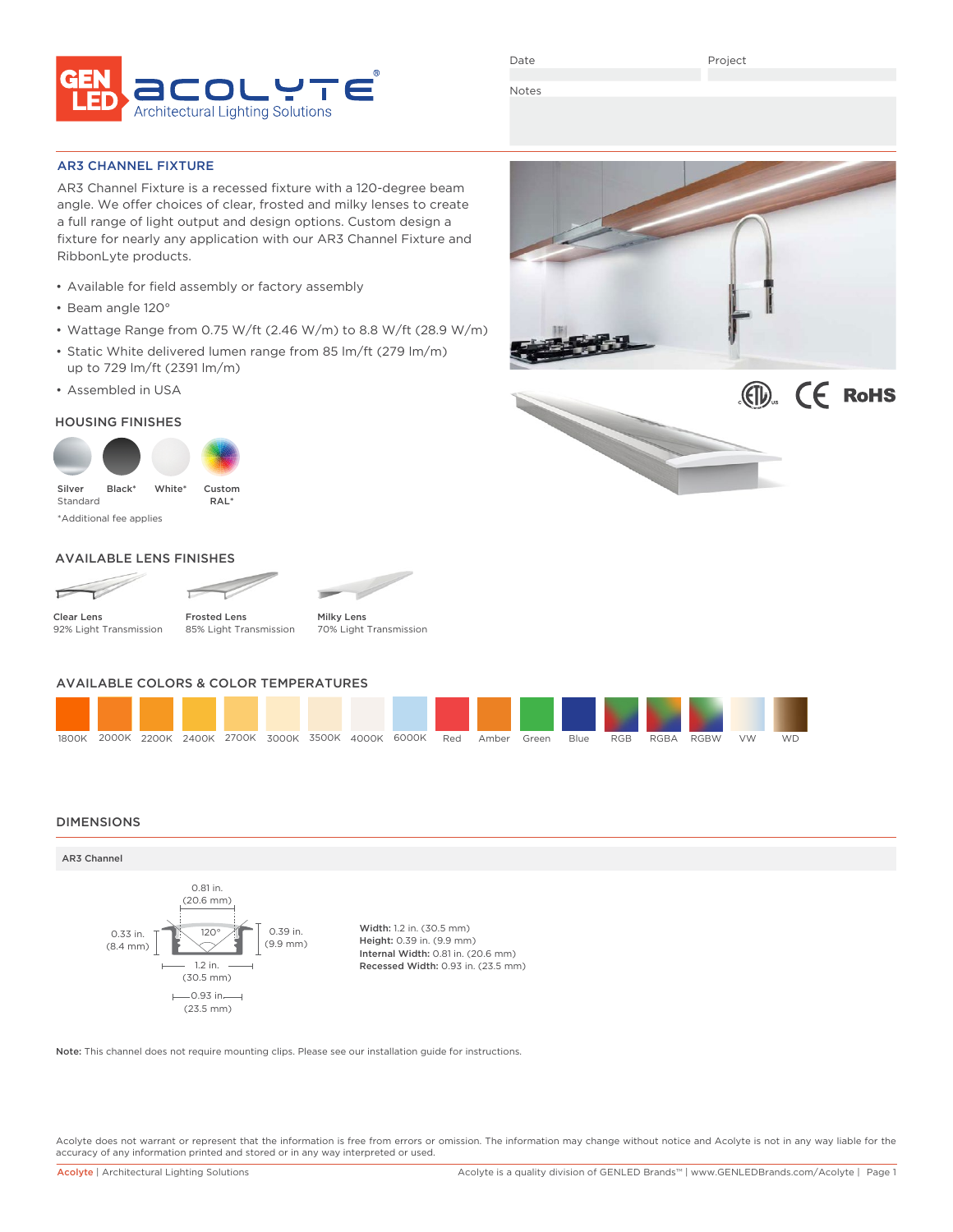

### SPECIFICATIONS

| Beam Angle                   | 120°                                                                                                                                                                                                                                                                                                                                                                                                     |
|------------------------------|----------------------------------------------------------------------------------------------------------------------------------------------------------------------------------------------------------------------------------------------------------------------------------------------------------------------------------------------------------------------------------------------------------|
| Lens Type                    | Clear Lens, Frosted Lens, Milky Lens                                                                                                                                                                                                                                                                                                                                                                     |
| Length                       | Channel is sold by the foot and cut to your exact desired length                                                                                                                                                                                                                                                                                                                                         |
| <b>Operating Voltage</b>     | 24V                                                                                                                                                                                                                                                                                                                                                                                                      |
| Dimming                      | MLV / 0-10 Volt / Lutron Hi-Lume 1% dimming LED drivers / Lutron VIVE code compliance available / ELV / DALI / DMX                                                                                                                                                                                                                                                                                       |
| <b>Operating Temperature</b> | -40° F to 158° F (-40° C to 70° C)                                                                                                                                                                                                                                                                                                                                                                       |
| Colors                       | 1800K, 2000K, 2200K, 2400K, 2700K, 3000K, 3500K, 4000K, 6000K, Red, Amber, Green, Blue, RGB, RGBW, RGBA, VW,<br>Warm Dim (1800K, 2000K, 2200K only available in IP20)                                                                                                                                                                                                                                    |
| CRI                          | 90+ CRI (Static white only)                                                                                                                                                                                                                                                                                                                                                                              |
| Lamp Life                    | L70 at 50,000 Hours                                                                                                                                                                                                                                                                                                                                                                                      |
| MacAdam Ellipses (SDCM)      | 2-Step Binning (For Static White LEDs only)                                                                                                                                                                                                                                                                                                                                                              |
| Certifications               | ETL Listed: UL 2108 Issued: 2004/02/27 Ed: 1 Rev: 2014/02/24 Low Voltage Lighting Systems<br>CSA C22.2#9.0 Issued: 1996/06/01 Ed: 1 (R2011) General Requirements for Luminaries;<br>with Gen. Inst. 1: 1997, Gen Inst. 2: 1998. ROHS compliant UL 2108 - Low Voltage Lighting Systems<br>UL 8750 - Light Emitting Diode (LED) Equipment for Use in Lighting Products UL 1598 / CSA 250.0-08 - Luminaires |

Acolyte does not warrant or represent that the information is free from errors or omission. The information may change without notice and Acolyte is not in any way liable for the accuracy of any information printed and stored or in any way interpreted or used.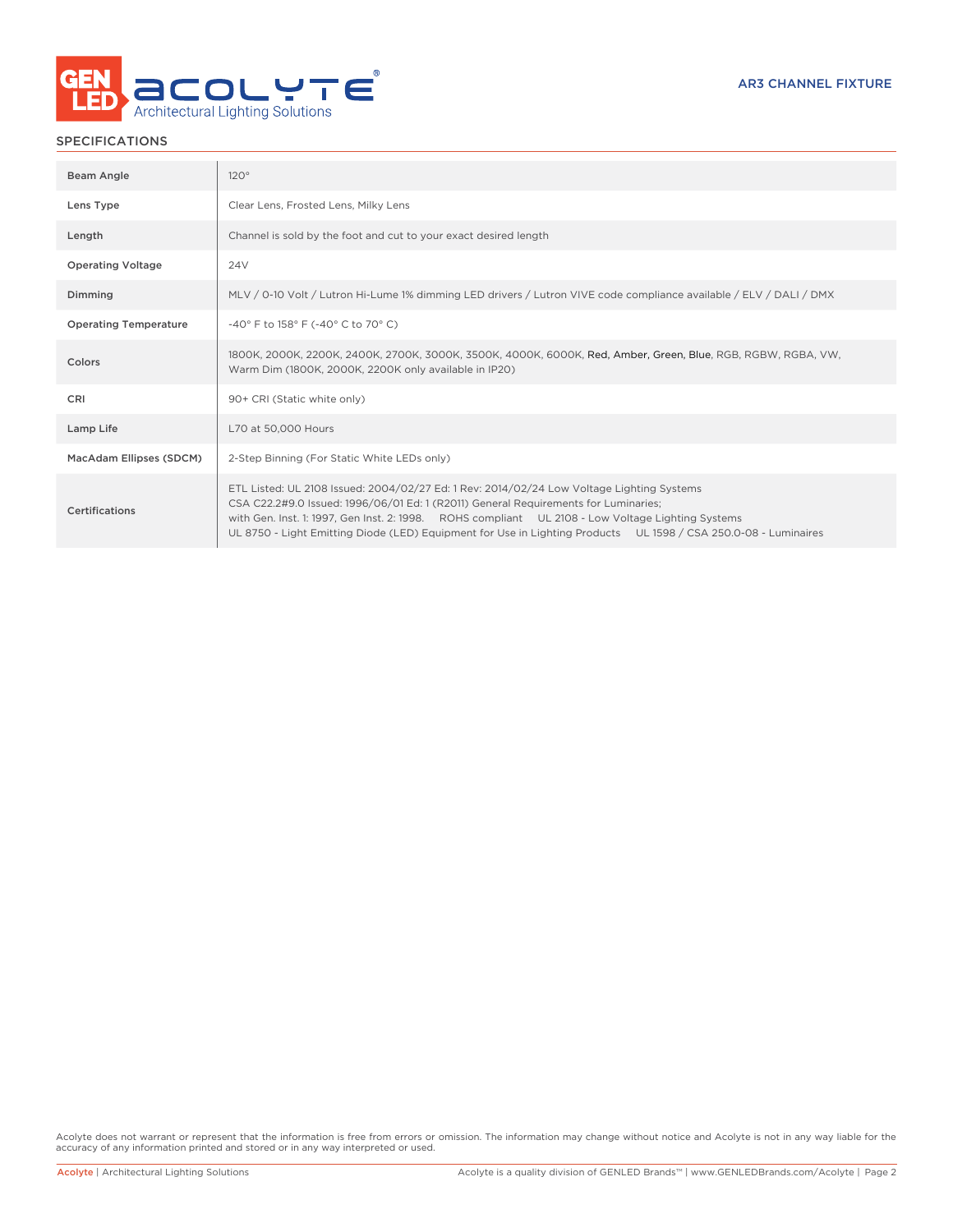

### ORDERING GUIDE

# **STEP 1 Complete Channel Part Number**

| <b>CHANNEL</b>             | LENS                    |                                                      | <b>HOUSING COLOR</b>         |                                   |
|----------------------------|-------------------------|------------------------------------------------------|------------------------------|-----------------------------------|
| CHAR3                      |                         |                                                      |                              |                                   |
| <b>CHAR3</b> - AR3 Channel | C - Clear Lens*         | M - Milky Lens                                       | <b>SV</b> - Silver (default) | <b>WH</b> - White                 |
|                            | <b>F</b> - Frosted Lens | * Clear lens is the default option if not specified. | <b>BK</b> - Black            | Consult factory for custom colors |

# **STEP 2 Complete RibbonLyte Part Number**

| CATEGORY                                  | CRI                                                                    | <b>RIBBON TYPE &amp; IP RATING</b>  |            |                                                        |                       |  |  |  |
|-------------------------------------------|------------------------------------------------------------------------|-------------------------------------|------------|--------------------------------------------------------|-----------------------|--|--|--|
| <b>RB</b>                                 |                                                                        |                                     |            |                                                        |                       |  |  |  |
| RB - RibbonLyte                           | <b>0</b> - Static Color, Color Changing                                | SWS220 - Static White Series 2 IP20 |            | VWS220 - VW Series 2 IP20                              | RGBWA20 - RGBW/A IP20 |  |  |  |
|                                           | 90 - 90+ CRI Static White                                              | SWS265 - Static White Series 2 IP65 |            | VWS265 - VW Series 2 IP65                              | RGBWA65 - RGBW/A IP65 |  |  |  |
|                                           |                                                                        | SWS268 - Static White Series 2 IP68 |            | VWS268 - VW Series 2 IP68                              | RGBWA68 - RGBW/A IP68 |  |  |  |
|                                           |                                                                        | SCS220 - Static Color Series 2 IP20 |            | <b>RGB20 - RGB IP20</b>                                | WD20 - Warm Dim IP20  |  |  |  |
|                                           | NOTE: To ensure waterproofing standards are met,                       | SCS265 - Static Color Series 2 IP65 |            | <b>RGB65 - RGB IP65</b>                                | WD65 - Warm Dim IP65  |  |  |  |
|                                           | IP65 and IP68 RibbonLyte can NOT be cut in the field.                  | SCS268 - Static Color Series 2 IP68 |            | <b>RGB68 - RGB IP68</b>                                | WD68 - Warm Dim IP68  |  |  |  |
|                                           |                                                                        |                                     |            |                                                        |                       |  |  |  |
| <b>WATTAGE</b>                            |                                                                        |                                     | COLOR      |                                                        |                       |  |  |  |
|                                           |                                                                        |                                     |            |                                                        |                       |  |  |  |
|                                           | 0.75 - 0.75 W/ft (2.46 W/m - Static White, Static Color)               |                                     | 18 - 1800K | VW - Variable White                                    |                       |  |  |  |
| 1.0 - 1.0 W/ft (3.3 W/m - Variable White) |                                                                        |                                     | 20 - 2000K | RGB - Red, Green, Blue                                 |                       |  |  |  |
|                                           | 1.5 - 1.5 W/ft (4.9 W/m - Static White, Static Color)                  |                                     | 22 - 2200K | RGB30 - Red, Green, Blue + 3000K                       |                       |  |  |  |
|                                           | 2.2 - 2.2 W/ft (7.2 W/m - Static White, Static Color, RGB)             |                                     | 24 - 2400K | <b>RGB40</b> - Red, Green, Blue + 4000K (5.5W only)    |                       |  |  |  |
|                                           | 3.0 - 3.0 W/ft (9.8 W/m - Static White, Static Color, Variable White)  |                                     | 27 - 2700K | RGB60 - Red, Green, Blue + 6000K                       |                       |  |  |  |
|                                           | 4.4 - 4.4 W/ft (14.4 W/m - Static White, Static Color, RGB, RGBW/RGBA) |                                     | 30 - 3000K | RGBA - Red, Green, Blue + Amber                        |                       |  |  |  |
|                                           | 5.0 - 5.0 W/ft (16.4 W/m - Static White, Static Color)                 |                                     | 35 - 3500K | 2920 - Warm Dim 2900K - 2000K (IP20)                   |                       |  |  |  |
| 5.2 - 5.2 W/ft (17.1 W/m - Warm Dim)      |                                                                        |                                     | 40 - 4000K | 2721 - Warm Dim 2700K - 2100K (IP65+IP68)              |                       |  |  |  |
| 5.5 - 5.5 W/ft (18.0 W/m - RGBW/RGBA)     |                                                                        |                                     | 60 - 6000K | Z - Undecided**                                        |                       |  |  |  |
|                                           | 6.0 - 6.0 W/ft (19.7 W/m - Static White, Static Color, Variable White) |                                     | $R - Red$  | ** For quotes only. Must be chosen before final order. |                       |  |  |  |
| 8.8 - 8.8 W/ft (28.9 W/m - RGB)           |                                                                        |                                     | A - Amber  |                                                        |                       |  |  |  |
|                                           |                                                                        |                                     | G - Green  |                                                        |                       |  |  |  |
|                                           |                                                                        |                                     | $B - Blue$ |                                                        |                       |  |  |  |



# **STEP 3 Complete Assembly Option & Length**

ASSEMBLY OPTION LENGTH (Standard factory assembled length up to 78 in. / 2 m)

- FI Field Assembly
- FA Factory Assembly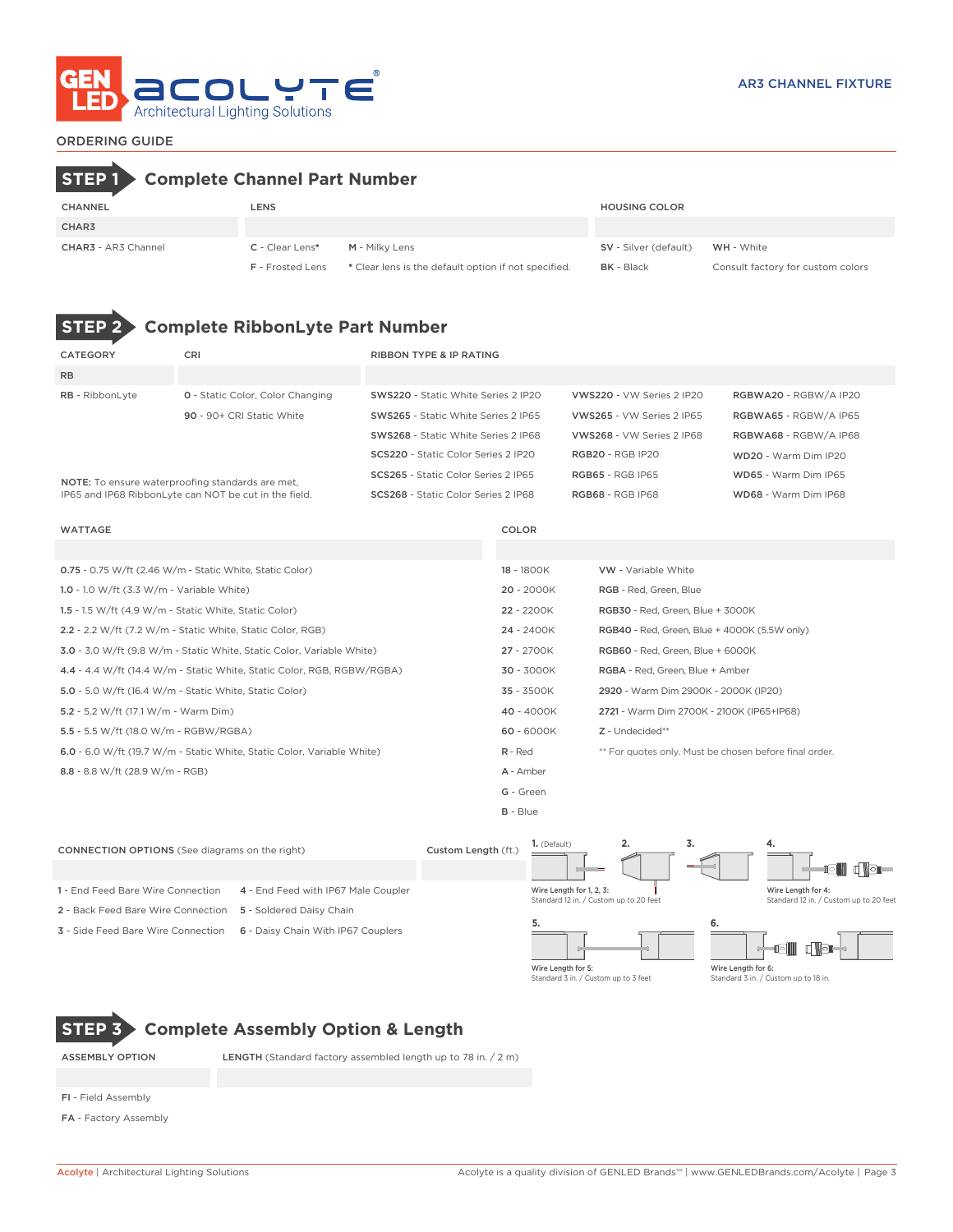

## RIBBONLYTE SPECIFICATIONS & COMPATIBILITY

| Available<br>Wattages        | Cuttable<br>Length       | LED<br>Pitch               | Color<br>Temp.                                                                                | Im/W<br>without<br>Lens                        | <b>Delivered Lumens</b><br>with Clear Lens | <b>Delivered Lumens</b><br>with Frosted Lens | <b>Delivered Lumens</b><br>with Milky Lens | Max<br>Length           |                         | Compatible<br>with Channel |                          |                          |              |  |  |  |  |  |  |  |  |       |     |                           |                          |                           |                  |  |  |  |
|------------------------------|--------------------------|----------------------------|-----------------------------------------------------------------------------------------------|------------------------------------------------|--------------------------------------------|----------------------------------------------|--------------------------------------------|-------------------------|-------------------------|----------------------------|--------------------------|--------------------------|--------------|--|--|--|--|--|--|--|--|-------|-----|---------------------------|--------------------------|---------------------------|------------------|--|--|--|
|                              |                          |                            |                                                                                               |                                                |                                            |                                              |                                            |                         | <b>IP20</b>             | <b>IP65</b>                | <b>IP68</b>              |                          |              |  |  |  |  |  |  |  |  |       |     |                           |                          |                           |                  |  |  |  |
|                              |                          | 1800K                      | 84                                                                                            | 58 lm/ft (190.3 lm/m)<br>68.3 lm/ft (224 lm/m) | 53.6 lm/ft (175.8 lm/m)                    | 44.1 lm/ft (144.6 lm/m)                      |                                            |                         |                         |                            |                          |                          |              |  |  |  |  |  |  |  |  |       |     |                           |                          |                           |                  |  |  |  |
|                              |                          |                            | 2000K                                                                                         | 99                                             |                                            | 63.1 lm/ft (207 lm/m)                        | 52 lm/ft (170.6 lm/m)                      |                         |                         |                            |                          |                          |              |  |  |  |  |  |  |  |  |       |     |                           |                          |                           |                  |  |  |  |
|                              |                          |                            | 2200K                                                                                         | 109                                            | 75.2 lm/ft (246.7 lm/m)                    | 69.5 lm/ft (228 lm/m)                        | 57.2 lm/ft (187.6 lm/m)                    | IP20:<br>49 ft          |                         |                            |                          |                          |              |  |  |  |  |  |  |  |  |       |     |                           |                          |                           |                  |  |  |  |
| 0.75 Static                  | 1.97 in.                 | 48 LEDs/ft                 | 2400K                                                                                         | 113                                            | 78 lm/ft (255.8 lm/m)                      | 72.0 lm/ft (236.2 lm/m)                      | 59.3 lm/ft (194.5 lm/m)                    | (15 m)                  |                         |                            |                          |                          |              |  |  |  |  |  |  |  |  |       |     |                           |                          |                           |                  |  |  |  |
| White<br>Series 2            | $(50$ mm $)$             | (160 LEDs/m)               |                                                                                               |                                                | 2700K                                      | 123                                          | 84.9 lm/ft (278.5 lm/m)                    | 78.4 lm/ft (257.2 lm/m) | 64.6 lm/ft (211.9 lm/m) | IP65/<br>IP68:             | $\checkmark$             | $\checkmark$             | $\checkmark$ |  |  |  |  |  |  |  |  |       |     |                           |                          |                           |                  |  |  |  |
|                              |                          |                            |                                                                                               | 3000K                                          | 123                                        | 84.9 lm/ft (278.5 lm/m)                      | 78.4 lm/ft (257.2 lm/m)                    | 64.6 lm/ft (211.9 lm/m) | 32.8 ft                 |                            |                          |                          |              |  |  |  |  |  |  |  |  |       |     |                           |                          |                           |                  |  |  |  |
|                              |                          |                            | 3500K                                                                                         | 130                                            | 89.7 lm/ft (294.2 lm/m)                    | 82.9 lm/ft (272 lm/m)                        | 68.3 lm/ft (224 lm/m)                      | $(10 \text{ m})$        |                         |                            |                          |                          |              |  |  |  |  |  |  |  |  |       |     |                           |                          |                           |                  |  |  |  |
|                              |                          |                            | 4000K                                                                                         | 134                                            | 92.5 lm/ft (303.4 lm/m)                    | 85.4 lm/ft (280.1 lm/m)                      | 70.4 lm/ft (230.9 lm/m)                    |                         |                         |                            |                          |                          |              |  |  |  |  |  |  |  |  |       |     |                           |                          |                           |                  |  |  |  |
|                              |                          |                            | 6000K<br>131<br>90.4 lm/ft (296.5 lm/m)<br>83.5 lm/ft (273.9 lm/m)<br>68.8 lm/ft (225.7 lm/m) |                                                |                                            |                                              |                                            |                         |                         |                            |                          |                          |              |  |  |  |  |  |  |  |  |       |     |                           |                          |                           |                  |  |  |  |
|                              |                          |                            | 1800K                                                                                         | 84                                             | 115.9 lm/ft (380.2 lm/m)                   | 107.1 lm/ft (351.3 lm/m)                     | 88.2 lm/ft (289.3 lm/m)                    |                         |                         |                            |                          |                          |              |  |  |  |  |  |  |  |  |       |     |                           |                          |                           |                  |  |  |  |
|                              |                          |                            | 2000K                                                                                         | 98                                             | 135.2 lm/ft (443.5 lm/m)                   | 125 lm/ft (410 lm/m)                         | 102.9 lm/ft (337.5 lm/m)                   |                         |                         |                            |                          |                          |              |  |  |  |  |  |  |  |  |       |     |                           |                          |                           |                  |  |  |  |
|                              |                          |                            | 2200K                                                                                         | 109                                            | 150.4 lm/ft (493.3 lm/m)                   | 139 lm/ft (455.9 lm/m)                       | 114.5 lm/ft (375.6 lm/m)                   | IP20:<br>49 ft          |                         |                            |                          |                          |              |  |  |  |  |  |  |  |  |       |     |                           |                          |                           |                  |  |  |  |
| 1.5 Static                   | 1.97 in.                 | 48 LEDs/ft                 | 2400K                                                                                         | 113                                            | 155.9 lm/ft (511.4 lm/m)                   | 144.1 lm/ft (472.6 lm/m)                     | 118.7 lm/ft (389.3 lm/m)                   | (15 m)                  |                         |                            |                          |                          |              |  |  |  |  |  |  |  |  |       |     |                           |                          |                           |                  |  |  |  |
| White<br>Series <sub>2</sub> | $(50$ mm $)$             | $(160$ LEDs/m)             | 2700K                                                                                         | 123                                            | 169.7 lm/ft (556.6 lm/m)                   | 156.8 lm/ft (514.3 lm/m)                     | 129.2 lm/ft (423.8 lm/m)                   | IP65/<br>IP68:          | $\checkmark$            | $\checkmark$               | $\checkmark$             |                          |              |  |  |  |  |  |  |  |  |       |     |                           |                          |                           |                  |  |  |  |
|                              |                          |                            | 3000K                                                                                         | 123                                            | 169.7 lm/ft (556.6 lm/m)                   | 156.8 lm/ft (514.3 lm/m)                     | 129.2 lm/ft (423.8 lm/m)                   | 32.8 ft                 |                         |                            |                          |                          |              |  |  |  |  |  |  |  |  |       |     |                           |                          |                           |                  |  |  |  |
|                              |                          |                            | 3500K                                                                                         | 129                                            | 178 lm/ft (583.8 lm/m)                     | 164.5 lm/ft (539.6 lm/m)                     | 135.5 lm/ft (444.4 lm/m)                   | (10 m)                  |                         |                            |                          |                          |              |  |  |  |  |  |  |  |  |       |     |                           |                          |                           |                  |  |  |  |
|                              |                          |                            |                                                                                               |                                                |                                            |                                              |                                            | 4000K                   | 134                     | 184.9 lm/ft (606.5 lm/m)   | 170.9 lm/ft (560.6 lm/m) | 140.7 lm/ft (461.5 lm/m) |              |  |  |  |  |  |  |  |  |       |     |                           |                          |                           |                  |  |  |  |
|                              |                          |                            | 6000K                                                                                         | 131                                            | 180.8 lm/ft (593 lm/m)                     | 167 lm/ft (547.8 lm/m)                       | 137.6 lm/ft (451.3 lm/m)                   |                         |                         |                            |                          |                          |              |  |  |  |  |  |  |  |  |       |     |                           |                          |                           |                  |  |  |  |
|                              |                          |                            | 1800K                                                                                         | 83                                             | 168 lm/ft (551 lm/m)                       | 155.2 lm/ft (509.1 lm/m)                     | 127.8 lm/ft (419.2 lm/m)                   |                         |                         |                            |                          |                          |              |  |  |  |  |  |  |  |  |       |     |                           |                          |                           |                  |  |  |  |
|                              |                          |                            | 2000K                                                                                         | 96                                             | 194.3 lm/ft (637.3 lm/m)                   | 179.5 lm/ft (588.8 lm/m)                     | 147.8 lm/ft (484.8 lm/m)                   |                         |                         |                            |                          |                          |              |  |  |  |  |  |  |  |  |       |     |                           |                          |                           |                  |  |  |  |
|                              |                          |                            | 2200K                                                                                         | 106                                            | 214.5 lm/ft (703.6 lm/m)                   | 198.2 lm/ft (650.1 lm/m)                     | 163.2 lm/ft (535.3 lm/m)                   | IP20:                   |                         |                            |                          |                          |              |  |  |  |  |  |  |  |  |       |     |                           |                          |                           |                  |  |  |  |
| 2.2 Static                   |                          | 48 LEDs/ft<br>(160 LEDs/m) | 2400K                                                                                         | 111                                            | 224.7 lm/ft (737 lm/m)                     | 207.6 lm/ft (680.9 lm/m)                     | 170.9 lm/ft (560.6 lm/m)                   | 42 ft<br>(12.8 m)       |                         |                            |                          |                          |              |  |  |  |  |  |  |  |  |       |     |                           |                          |                           |                  |  |  |  |
| White                        | 1.97 in.<br>$(50$ mm $)$ |                            | 2700K                                                                                         | 120                                            | 242.9 lm/ft (796.7 lm/m)                   | 224.4 lm/ft (736 lm/m)                       | 184.8 lm/ft (606.1 lm/m)                   | IP65/                   | ✓                       | $\checkmark$               | $\checkmark$             |                          |              |  |  |  |  |  |  |  |  |       |     |                           |                          |                           |                  |  |  |  |
| Series 2                     |                          |                            |                                                                                               |                                                |                                            |                                              |                                            |                         |                         |                            |                          |                          |              |  |  |  |  |  |  |  |  | 3000K | 122 | 246.9 lm/ft (809.8 lm/m)  | 228.1 lm/ft (748.2 lm/m) | 187.9 lm/ft (616.3 lm/m)  | IP68:<br>32.8 ft |  |  |  |
|                              |                          |                            |                                                                                               |                                                |                                            |                                              | 3500K                                      | 127                     | 257 lm/ft (843 lm/m)    | 237.5 lm/ft (779 lm/m)     | 195.6 lm/ft (641.6 lm/m) | (10 m)                   |              |  |  |  |  |  |  |  |  |       |     |                           |                          |                           |                  |  |  |  |
|                              |                          |                            | 4000K                                                                                         | 133                                            | 269.2 lm/ft (883 lm/m)                     | 248.7 lm/ft (779 lm/m)                       | 204.8 lm/ft (671.7 lm/m)                   |                         |                         |                            |                          |                          |              |  |  |  |  |  |  |  |  |       |     |                           |                          |                           |                  |  |  |  |
|                              |                          |                            | 6000K<br>128<br>259.1 lm/ft (849.8 lm/m)<br>239.4 lm/ft (785.2 lm/m)                          |                                                | 197.1 lm/ft (646.5 lm/m)                   |                                              |                                            |                         |                         |                            |                          |                          |              |  |  |  |  |  |  |  |  |       |     |                           |                          |                           |                  |  |  |  |
|                              |                          |                            | 2400K                                                                                         | 109.8                                          | 303.1 lm/ft (994.1 lm/m)                   | 280.1 lm/ft (918.6 lm/m)                     | 230.6 lm/ft (756.5 lm/m)                   |                         |                         |                            |                          |                          |              |  |  |  |  |  |  |  |  |       |     |                           |                          |                           |                  |  |  |  |
|                              |                          |                            | 2700K                                                                                         | 122.9                                          | 339.6 lm/ft (1114 lm/m)                    | 313.5 lm/ft (1028.1 lm/m)                    | 258.1 lm/ft (846.7 lm/m)                   | IP20:<br>36 ft          |                         |                            |                          |                          |              |  |  |  |  |  |  |  |  |       |     |                           |                          |                           |                  |  |  |  |
| 3.0 Static<br>White          | 1.97 in.                 | 48 LEDs/ft                 | 3000K                                                                                         | 130                                            | 359.1 lm/ft (1177.9 lm/m)                  | 331.4 lm/ft (1087.1 lm/m)                    | 273 lm/ft (895.3 lm/m)                     | (11 m)                  |                         |                            |                          |                          |              |  |  |  |  |  |  |  |  |       |     |                           |                          |                           |                  |  |  |  |
| Series 2                     | $(50$ mm $)$             | $(160$ LEDs/m)             | 3500K                                                                                         | 133                                            | 367.5 lm/ft (1205.3 lm/m)                  | 339.2 lm/ft (1112.4 lm/m)                    | 279.3 lm/ft (916.1 lm/m)                   | IP65/<br>IP68:          | $\checkmark$            | $\checkmark$               | $\checkmark$             |                          |              |  |  |  |  |  |  |  |  |       |     |                           |                          |                           |                  |  |  |  |
|                              |                          |                            | 4000K                                                                                         | 133                                            | 367.5 lm/ft (1205.3 lm/m)                  | 339.2 lm/ft (1112.4 lm/m)                    | 279.3 lm/ft (916.1 lm/m)                   | 32.8 ft<br>(10 m)       |                         |                            |                          |                          |              |  |  |  |  |  |  |  |  |       |     |                           |                          |                           |                  |  |  |  |
|                              |                          |                            | 6000K                                                                                         | 127                                            | 350.8 lm/ft (1150.5 lm/m)                  | 323.7 lm/ft (1061.8 lm/m)                    | 266.6 lm/ft (874.5 lm/m)                   |                         |                         |                            |                          |                          |              |  |  |  |  |  |  |  |  |       |     |                           |                          |                           |                  |  |  |  |
|                              |                          |                            | 2400K                                                                                         | 109                                            | 441.2 lm/ft (1447 lm/m)                    | 407.7 lm/ft (1337.1 lm/m)                    | 335.7 lm/ft (1101.2 lm/m)                  |                         |                         |                            |                          |                          |              |  |  |  |  |  |  |  |  |       |     |                           |                          |                           |                  |  |  |  |
|                              |                          |                            | 2700K                                                                                         | 122                                            | 494.4 lm/ft (1621.6 lm/m)                  | 456.3 lm/ft (1496.6 lm/m)                    | 375.8 lm/ft (1232.5 lm/m)                  |                         |                         |                            |                          |                          |              |  |  |  |  |  |  |  |  |       |     |                           |                          |                           |                  |  |  |  |
| 4.4 Static                   | 1.97 in.                 | 48 LEDs/ft                 | 3000K                                                                                         | 129                                            | 522.8 lm/ft (1714.7 lm/m)                  | 482.5 lm/ft (1582.5 lm/m)                    | 397.3 lm/ft (1303.2 lm/m)                  | 28 ft 4 in.             |                         |                            |                          |                          |              |  |  |  |  |  |  |  |  |       |     |                           |                          |                           |                  |  |  |  |
| White<br>Series 2            | $(50$ mm $)$             | (160 LEDs/m)               | 3500K                                                                                         | 132                                            | 534.9 lm/ft (1754.5 lm/m)                  | 493.7 lm/ft (1619.3 lm/m)                    | 406.6 lm/ft (1333.5 lm/m)                  | (8.64 m)                | ✓                       | $\checkmark$               | $\checkmark$             |                          |              |  |  |  |  |  |  |  |  |       |     |                           |                          |                           |                  |  |  |  |
|                              |                          |                            | 4000K                                                                                         | 132                                            | 534.9 lm/ft (1754.5 lm/m)                  | 493.7 lm/ft (1619.3 lm/m)                    | 406.6 lm/ft (1333.5 lm/m)                  |                         |                         |                            |                          |                          |              |  |  |  |  |  |  |  |  |       |     |                           |                          |                           |                  |  |  |  |
|                              |                          |                            | 6000K                                                                                         | 126                                            | 510.6 lm/ft (1674.8 lm/m)                  | 471.2 lm/ft (1545.7 lm/m)                    | 388.1 lm/ft (1272.9 lm/m)                  |                         |                         |                            |                          |                          |              |  |  |  |  |  |  |  |  |       |     |                           |                          |                           |                  |  |  |  |
|                              |                          |                            | 2400K                                                                                         | 109.8                                          | 505.1 lm/ft (1656.8 lm/m)                  | 466.8 lm/ft (1531 lm/m)                      | 384.4 lm/ft (1260.8 lm/m)                  |                         |                         |                            |                          |                          |              |  |  |  |  |  |  |  |  |       |     |                           |                          |                           |                  |  |  |  |
|                              |                          |                            | 2700K                                                                                         | 122.9                                          | 566.1 lm/ft (1856.7 lm/m)                  | 522.4 lm/ft (1713.6 lm/m)                    | 430.2 lm/ft (1411.2 lm/m)                  | IP20:<br>33 ft 4 in.    |                         |                            |                          |                          |              |  |  |  |  |  |  |  |  |       |     |                           |                          |                           |                  |  |  |  |
| 5.0 Static                   | 1.4 in.                  | 68 LEDs/ft                 | 3000K                                                                                         | 130                                            | 598.5 lm/ft (1963.2 lm/m)                  | 552.4 lm/ft (1811.9 lm/m)                    | 454.9 lm/ft (1492.1 lm/m)                  | (10.1 m)                |                         |                            |                          |                          |              |  |  |  |  |  |  |  |  |       |     |                           |                          |                           |                  |  |  |  |
| White<br>Series 2            | $(35.7 \, \text{mm})$    | (224 LEDs/m)               | 3500K                                                                                         | 133                                            | 612.5 lm/ft (2008.9 lm/m)                  | 565.3 lm/ft (1854 lm/m)                      | 465.5 lm/ft (1526.8 lm/m)                  | IP65/<br>IP68:          | $\checkmark$            | $\checkmark$               |                          |                          |              |  |  |  |  |  |  |  |  |       |     |                           |                          |                           |                  |  |  |  |
|                              |                          |                            |                                                                                               |                                                |                                            |                                              |                                            |                         |                         |                            |                          |                          |              |  |  |  |  |  |  |  |  | 4000K | 133 | 612.5 lm/ft (2008.9 lm/m) | 565.3 lm/ft (1854 lm/m)  | 465.5 lm/ft (1526.8 lm/m) | 32.8 ft          |  |  |  |
|                              |                          |                            | 6000K                                                                                         | 127                                            | 584.6 lm/ft (1917.6 lm/m)                  | 539.6 lm/ft (1769.7 lm/m)                    | 444.3 lm/ft (1457.4 lm/m)                  | (10 m)                  |                         |                            |                          |                          |              |  |  |  |  |  |  |  |  |       |     |                           |                          |                           |                  |  |  |  |
|                              |                          |                            |                                                                                               |                                                |                                            |                                              |                                            |                         |                         |                            |                          |                          |              |  |  |  |  |  |  |  |  |       |     |                           |                          |                           |                  |  |  |  |

Acolyte | Architectural Lighting Solutions **Acolyte is a quality division of GENLED Brands™** | www.GENLEDBrands.com/Acolyte | Page 4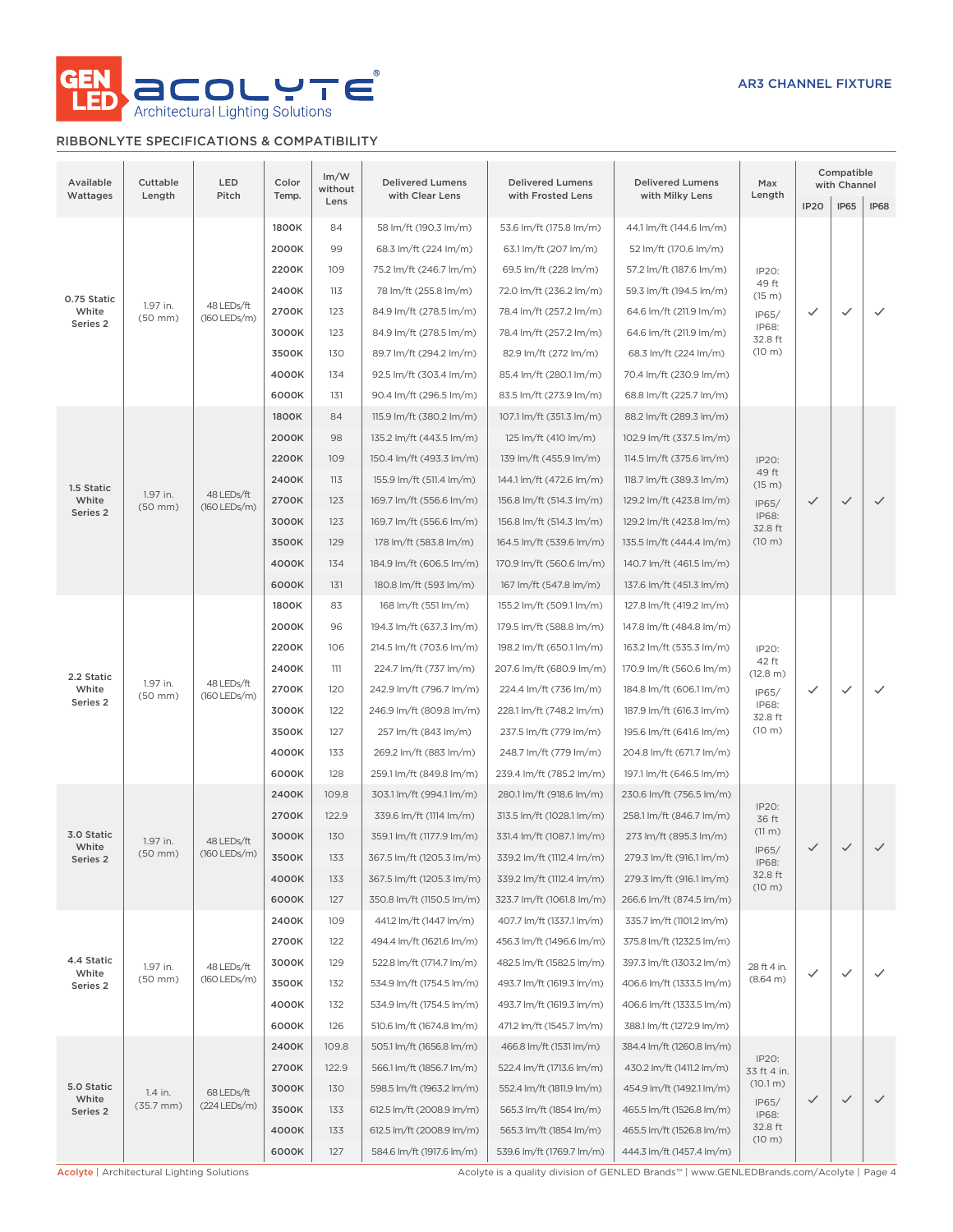

## RIBBONLYTE SPECIFICATIONS & COMPATIBILITY

| Available<br>Wattages                           | Cuttable<br>Length               | LED<br>Pitch                 | Color<br>Temp.                                                                     | Im/W<br>without<br>Lens | <b>Delivered Lumens</b><br>with Clear Lens | <b>Delivered Lumens</b><br>with Frosted Lens         | <b>Delivered Lumens</b><br>with Milky Lens | Max<br>Length        | IP <sub>20</sub>      | Compatible<br>with Channel<br><b>IP65</b> | IP68         |              |              |       |       |                           |                           |                             |                        |                          |                          |                             |                         |                         |        |              |   |
|-------------------------------------------------|----------------------------------|------------------------------|------------------------------------------------------------------------------------|-------------------------|--------------------------------------------|------------------------------------------------------|--------------------------------------------|----------------------|-----------------------|-------------------------------------------|--------------|--------------|--------------|-------|-------|---------------------------|---------------------------|-----------------------------|------------------------|--------------------------|--------------------------|-----------------------------|-------------------------|-------------------------|--------|--------------|---|
|                                                 |                                  |                              | 2400K                                                                              | 109                     | 601.6 lm/ft (1973.2 lm/m)                  | 555.9 lm/ft (1823.4 lm/m)                            | 457.8 lm/ft (1501.6 lm/m)                  |                      |                       |                                           |              |              |              |       |       |                           |                           |                             |                        |                          |                          |                             |                         |                         |        |              |   |
|                                                 |                                  |                              | 2700K                                                                              | 122                     | 674.2 lm/ft (2211.3 lm/m)                  | 622.2 lm/ft (2040.8 lm/m)                            | 512.4 lm/ft (1680.7 lm/m)                  |                      |                       |                                           |              |              |              |       |       |                           |                           |                             |                        |                          |                          |                             |                         |                         |        |              |   |
| 6.0 Static                                      |                                  |                              | 3000K                                                                              | 129                     | 712.9 lm/ft (2338.2 lm/m)                  | 657.9 lm/ft (2157.9 lm/m)                            | 541.8 lm/ft (1777.1 lm/m)                  |                      |                       |                                           |              |              |              |       |       |                           |                           |                             |                        |                          |                          |                             |                         |                         |        |              |   |
| White                                           | 1.4 in.<br>(35.7 mm)             | 68 LEDs/ft<br>$(224$ LEDs/m) | 3500K                                                                              | 132                     | 729.4 lm/ft (2392.5 lm/m)                  | 673.2 lm/ft (2208.1 lm/m)                            | 554.4 lm/ft (1818.4 lm/m)                  | 28 ft<br>(8.5 m)     | ✓                     | ✓                                         | $\checkmark$ |              |              |       |       |                           |                           |                             |                        |                          |                          |                             |                         |                         |        |              |   |
| Series 2                                        |                                  |                              |                                                                                    |                         |                                            |                                                      |                                            |                      |                       |                                           |              |              |              |       |       |                           |                           |                             |                        |                          |                          |                             |                         |                         |        |              |   |
|                                                 |                                  |                              | 4000K                                                                              | 132                     | 612.5 lm/ft (2008.9 lm/m)                  | 673.2 lm/ft (2208.1 lm/m)                            | 554.4 lm/ft (1818.4 lm/m)                  |                      |                       |                                           |              |              |              |       |       |                           |                           |                             |                        |                          |                          |                             |                         |                         |        |              |   |
|                                                 |                                  |                              | 6000K                                                                              | 126                     | 696.3 lm/ft (2283.8 lm/m)                  | 642.6 lm/ft (2107.7 lm/m)                            | 529.2 lm/ft (1735.8 lm/m)                  |                      |                       |                                           |              |              |              |       |       |                           |                           |                             |                        |                          |                          |                             |                         |                         |        |              |   |
|                                                 |                                  |                              | Red                                                                                | 41                      | 28 lm/ft (93 lm/m)                         | 26 lm/ft (86 lm/m)                                   | 22 lm/ft (70.6 lm/m)                       | IP20:<br>49 ft       |                       |                                           |              |              |              |       |       |                           |                           |                             |                        |                          |                          |                             |                         |                         |        |              |   |
| 0.75 Static<br>Color                            | 1.97 in.                         | 48 LEDs/ft                   |                                                                                    |                         | Green                                      | 175                                                  | 121 lm/ft (396 lm/m)                       | 112 lm/ft (366 lm/m) | 92 lm/ft (301.4 lm/m) | (15 m)<br>IP65/                           | $\checkmark$ | $\checkmark$ | $\checkmark$ |       |       |                           |                           |                             |                        |                          |                          |                             |                         |                         |        |              |   |
| Series 2                                        | $(50$ mm $)$                     | $(160$ LEDs/m)               | <b>Blue</b>                                                                        | 19                      | 13 lm/ft (43 lm/m)                         | 12 lm/ft (40 lm/m)                                   | 10 lm/ft (32.7 lm/m)                       | IP68:<br>32.8 ft     |                       |                                           |              |              |              |       |       |                           |                           |                             |                        |                          |                          |                             |                         |                         |        |              |   |
|                                                 |                                  |                              | Amber                                                                              | 34                      | 23 lm/ft (77 lm/m)                         | 22 lm/ft (71 lm/m)<br>18 lm/ft (58.6 lm/m)<br>(10 m) |                                            |                      |                       |                                           |              |              |              |       |       |                           |                           |                             |                        |                          |                          |                             |                         |                         |        |              |   |
|                                                 |                                  |                              | Red                                                                                | 42                      | 58 lm/ft (190 lm/m)                        | 54 lm/ft (176 lm/m)                                  | 44 lm/ft (144.7 lm/m)                      | IP20:<br>49 ft       |                       |                                           |              |              |              |       |       |                           |                           |                             |                        |                          |                          |                             |                         |                         |        |              |   |
| 1.5 Static                                      | 1.97 in.                         | 48 LEDs/ft                   | Green                                                                              | 160                     | 221 lm/ft (724 lm/m)                       | 204 lm/ft (669 lm/m)                                 | 168 lm/ft (551.1 lm/m)                     | (15 m)               |                       |                                           |              |              |              |       |       |                           |                           |                             |                        |                          |                          |                             |                         |                         |        |              |   |
| Color<br>Series <sub>2</sub>                    | $(50$ mm $)$                     | $(160$ LEDs/m)               | Blue                                                                               | 18                      | 25 lm/ft (81 lm/m)                         | 23 lm/ft (75 lm/m)                                   | 19 lm/ft (62 lm/m)                         | IP65/<br>IP68:       | $\checkmark$          | ✓                                         | $\checkmark$ |              |              |       |       |                           |                           |                             |                        |                          |                          |                             |                         |                         |        |              |   |
|                                                 |                                  |                              | Amber                                                                              | 34                      | 47 lm/ft (154 lm/m)                        | 43 lm/ft (142 lm/m)                                  | 36 lm/ft (117.1 lm/m)                      | 32.8 ft<br>(10 m)    |                       |                                           |              |              |              |       |       |                           |                           |                             |                        |                          |                          |                             |                         |                         |        |              |   |
|                                                 |                                  |                              | Red                                                                                | 42                      | 85 lm/ft (279 lm/m)                        | 79 lm/ft (258 lm/m)                                  | 65 lm/ft (212.2 lm/m)                      | IP20:<br>42 ft       |                       |                                           |              |              |              |       |       |                           |                           |                             |                        |                          |                          |                             |                         |                         |        |              |   |
| 2.2 Static                                      | 1.97 in.                         | 48 LEDs/ft<br>$(160$ LEDs/m) |                                                                                    |                         |                                            |                                                      |                                            |                      |                       |                                           |              |              |              |       | Green | 145                       | 293 lm/ft (963 lm/m)      | 271 lm/ft (889 lm/m)        | 223 lm/ft (732.4 lm/m) | (12.8 m)                 |                          |                             |                         |                         |        |              |   |
| Color<br>Series 2                               | $(50$ mm $)$                     |                              |                                                                                    |                         | <b>Blue</b>                                | 18                                                   | 36 lm/ft (119 lm/m)                        | 34 lm/ft (110 lm/m)  | 28 lm/ft (90.9 lm/m)  | IP65/<br>IP68:                            | $\checkmark$ | $\checkmark$ | $\checkmark$ |       |       |                           |                           |                             |                        |                          |                          |                             |                         |                         |        |              |   |
|                                                 |                                  |                              | 67 lm/ft (219 lm/m)<br>62 lm/ft (202 lm/m)<br>51 lm/ft (166.7 lm/m)<br>Amber<br>33 |                         |                                            | 32.8 ft<br>(10 m)                                    |                                            |                      |                       |                                           |              |              |              |       |       |                           |                           |                             |                        |                          |                          |                             |                         |                         |        |              |   |
|                                                 |                                  |                              | Red                                                                                | 40.0                    | 110.4 lm/ft (362.1 lm/m)                   | 102.0 lm/ft (334.6 lm/m)                             | 84.0 lm/ft (275.52 lm/m)                   |                      |                       |                                           |              |              |              |       |       |                           |                           |                             |                        |                          |                          |                             |                         |                         |        |              |   |
| 3.0 Static                                      | 1.97 in.<br>$(50$ mm $)$         | 48 LEDs/ft                   | Green                                                                              | 127.0                   | 350.9 lm/ft (1151.0 lm/m)                  | 323.9 lm/ft (1062.2 lm/m)                            | 266.7 lm/ft (874.776 lm/m)                 | 32.8 ft              |                       |                                           |              |              |              |       |       |                           |                           |                             |                        |                          |                          |                             |                         |                         |        |              |   |
| Color<br>Series <sub>2</sub>                    |                                  | (160 LEDs/m)                 |                                                                                    |                         |                                            |                                                      |                                            |                      |                       |                                           |              |              |              |       |       |                           |                           |                             |                        | Blue                     | 25.0                     | 69.1 lm/ft (226.6 lm/m)     | 63.8 lm/ft (209.1 lm/m) | 52.5 lm/ft (172.2 lm/m) | (10 m) | $\checkmark$ | ✓ |
|                                                 |                                  |                              | Amber                                                                              | 29.0                    | 80.1 lm/ft (262.8 lm/m)                    | 74.0 lm/ft (242.6 lm/m)                              | 60.9 lm/ft (199.752 lm/m)                  |                      |                       |                                           |              |              |              |       |       |                           |                           |                             |                        |                          |                          |                             |                         |                         |        |              |   |
|                                                 |                                  |                              |                                                                                    |                         |                                            |                                                      |                                            |                      |                       |                                           |              |              |              |       |       |                           |                           | Red                         | 38.0                   | 153.8 lm/ft (504.5 lm/m) | 142.1 lm/ft (466.2 lm/m) | 117.0 lm/ft (383.8912 lm/m) |                         |                         |        |              |   |
| 4.4 Static                                      | 1.97 in.                         | 48 LEDs/ft<br>$(160$ LEDs/m) |                                                                                    |                         |                                            |                                                      |                                            |                      |                       |                                           |              |              |              | Green | 117.0 | 474.1 lm/ft (1555.1 lm/m) | 437.6 lm/ft (1435.3 lm/m) | 360.4 lm/ft (1181.981 lm/m) | 29 ft                  |                          |                          |                             |                         |                         |        |              |   |
| Color<br>Series 2                               | $(50$ mm $)$                     |                              | <b>Blue</b>                                                                        | 24.0                    | 97.3 lm/ft (319.0 lm/m)                    | 89.8 lm/ft (294.4 lm/m)                              | 73.9 lm/ft (242.4576 lm/m)                 | (8.8 m)              | $\checkmark$          | $\checkmark$                              | $\checkmark$ |              |              |       |       |                           |                           |                             |                        |                          |                          |                             |                         |                         |        |              |   |
|                                                 |                                  |                              | Amber                                                                              | 25.0                    | 101.3 lm/ft (332.2 lm/m)                   | 93.5 lm/ft (306.7 lm/m)                              | 77.0 lm/ft (252.56 lm/m)                   |                      |                       |                                           |              |              |              |       |       |                           |                           |                             |                        |                          |                          |                             |                         |                         |        |              |   |
|                                                 |                                  |                              | Red                                                                                | 37.0                    | 170.2 lm/ft (558.2 lm/m)                   | 157.3 lm/ft (515.8 lm/m)                             | 129.5 lm/ft (424.76 lm/m)                  |                      |                       |                                           |              |              |              |       |       |                           |                           |                             |                        |                          |                          |                             |                         |                         |        |              |   |
| 5.0 Static                                      | 1.4 in.                          | 68 LEDs/ft                   | Green                                                                              | 116.0                   | 534.2 lm/ft (1752.1 lm/m)                  | 493.0 lm/ft (1617.0 lm/m)                            | 406.0 lm/ft (1331.68 lm/m)                 | 30 ft                |                       |                                           |              |              |              |       |       |                           |                           |                             |                        |                          |                          |                             |                         |                         |        |              |   |
| Color<br>Series <sub>2</sub>                    | $(35.7 \text{ mm})$              | (224 LEDs/m)                 | Blue                                                                               | 24.0                    | 110.5 lm/ft (362.5 lm/m)                   | 102.0 lm/ft (334.6 lm/m)                             | 84.0 lm/ft (275.52 lm/m)                   | (9.14 m)             | $\checkmark$          | ✓                                         | $\checkmark$ |              |              |       |       |                           |                           |                             |                        |                          |                          |                             |                         |                         |        |              |   |
|                                                 |                                  |                              | Amber                                                                              | 26.0                    | 119.7 lm/ft (392.7 lm/m)                   | 110.5 lm/ft (362.4 lm/m)                             | 91.0 lm/ft (298.48 lm/m)                   |                      |                       |                                           |              |              |              |       |       |                           |                           |                             |                        |                          |                          |                             |                         |                         |        |              |   |
|                                                 |                                  |                              | Red                                                                                | 37.0                    | 204.2 lm/ft (669.8 lm/m)                   | 188.7 lm/ft (618.9 lm/m)                             | 155.4 lm/ft (509.712 lm/m)                 |                      |                       |                                           |              |              |              |       |       |                           |                           |                             |                        |                          |                          |                             |                         |                         |        |              |   |
| 6.0 Static                                      |                                  | 68 LEDs/ft                   | Green                                                                              | 113.0                   | 624.4 lm/ft (2048.2 lm/m)                  | 576.3 lm/ft (1890.3 lm/m)                            | 474.6 lm/ft (1556.688 lm/m)                |                      |                       |                                           |              |              |              |       |       |                           |                           |                             |                        |                          |                          |                             |                         |                         |        |              |   |
| Color<br>Series 2                               | 1.4 in.<br>$(35.7 \, \text{mm})$ | (224 LEDs/m)                 | <b>Blue</b>                                                                        | 23.0                    | 127.1 lm/ft (416.9 lm/m)                   | 117.3 lm/ft (384.8 lm/m)                             | 96.6 lm/ft (316.9 lm/m)                    | 28 ft<br>(8.5 m)     | $\checkmark$          | $\checkmark$                              | $\checkmark$ |              |              |       |       |                           |                           |                             |                        |                          |                          |                             |                         |                         |        |              |   |
|                                                 |                                  |                              | Amber                                                                              | 24.0                    | 132.6 lm/ft (435.0 lm/m)                   | 122.4 lm/ft (401.6 lm/m)                             | 100.8 lm/ft (330.7 lm/m)                   |                      |                       |                                           |              |              |              |       |       |                           |                           |                             |                        |                          |                          |                             |                         |                         |        |              |   |
| 1.0<br>Variable                                 | 1.97 in.                         | 42 LEDs/ft                   | 2000K<br>$\begin{array}{c} + \end{array}$                                          | 85.0                    |                                            |                                                      | 60 lm/ft (200 lm/m)                        | 32.8 ft              | $\checkmark$          | $\checkmark$                              | $\checkmark$ |              |              |       |       |                           |                           |                             |                        |                          |                          |                             |                         |                         |        |              |   |
| White<br>Series 2                               | (50 mm)                          | (140 LEDs/m)                 | 6500K                                                                              |                         | 78.2 lm/ft (257 lm/m)                      | 72.3 lm/ft (237 lm/m)                                |                                            | (10 m)               |                       |                                           |              |              |              |       |       |                           |                           |                             |                        |                          |                          |                             |                         |                         |        |              |   |
| 3.0<br>Variable<br>White<br>Series <sub>2</sub> | 1.97 in.<br>(50 mm)              | 42 LEDs/ft<br>(140 LEDs/m)   | 2000K<br>$^{\mathrm{+}}$<br>6500K                                                  | 80.0                    | 220.8 lm/ft (725 lm/m)                     | 205.0 lm/ft (670 lm/m)                               | 168.0 lm/ft (551.2 lm/m)                   | 32.8 ft<br>(10 m)    | $\checkmark$          | $\checkmark$                              | $\checkmark$ |              |              |       |       |                           |                           |                             |                        |                          |                          |                             |                         |                         |        |              |   |
| 6.0<br>Variable<br>White<br>Series 2            | 1.97 in.<br>$(50$ mm $)$         | 42 LEDs/ft<br>(140 LEDs/m)   | 2000K<br>$\begin{array}{c} + \end{array}$<br>6500K                                 | 75.0                    | 415 lm/ft (1,362 lm/m)                     | 382.5 lm/ft (1255 lm/m)                              | 315.0 lm/ft (1033.5 lm/m)                  | 32.8 ft<br>(10 m)    | $\checkmark$          | ✓                                         | ✓            |              |              |       |       |                           |                           |                             |                        |                          |                          |                             |                         |                         |        |              |   |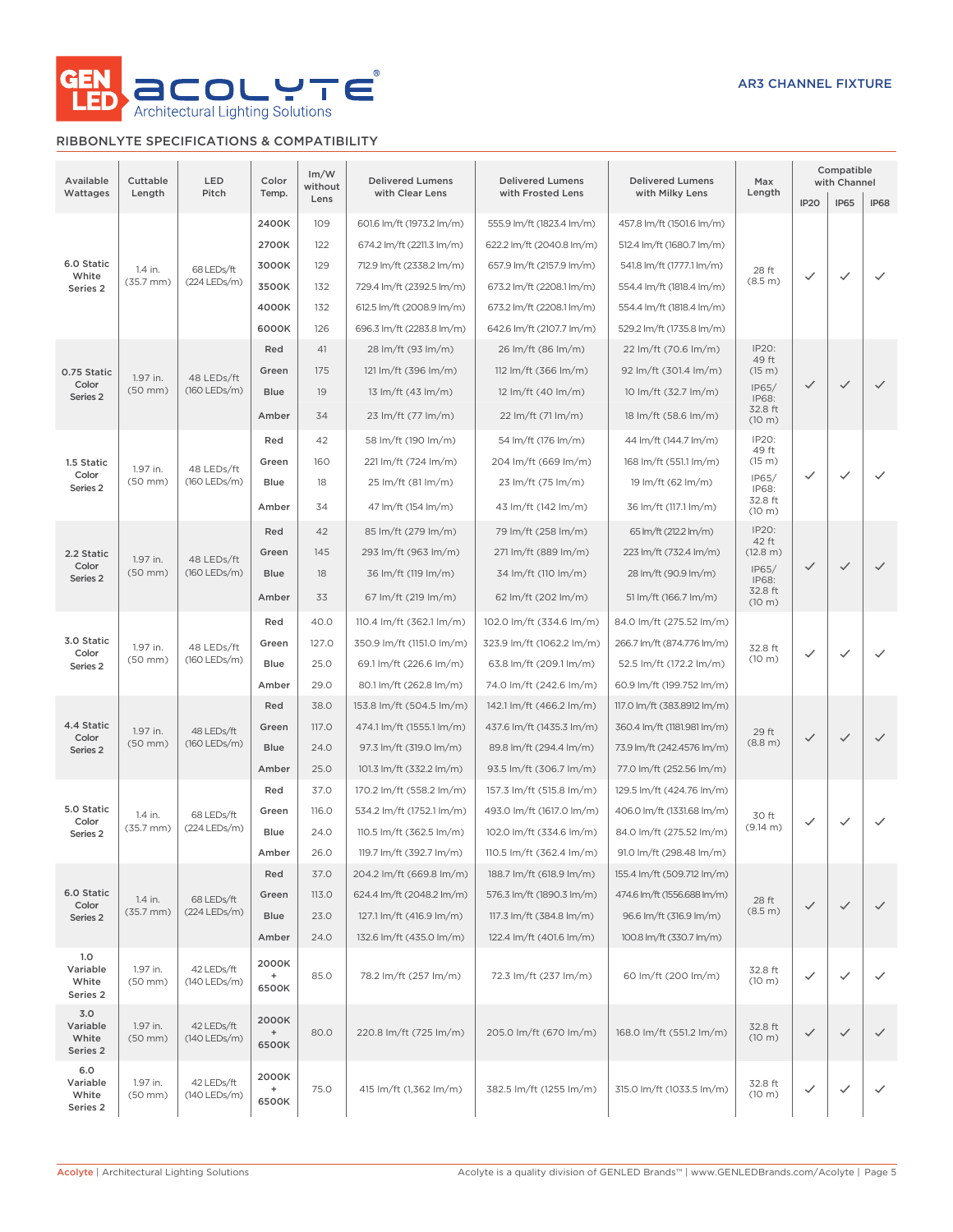

## RIBBONLYTE SPECIFICATIONS & COMPATIBILITY

| Available                   | <b>LED</b><br>Cuttable<br>Pitch<br>Wattages<br>Lenath |                             | Color                     | Im/W<br>without | <b>Delivered Lumens</b><br>with Clear Lens     | <b>Delivered Lumens</b><br>with Frosted Lens                                                   | <b>Delivered Lumens</b><br>with Milky Lens   | Max<br>Length                      | Compatible<br>with Channel |              |              |
|-----------------------------|-------------------------------------------------------|-----------------------------|---------------------------|-----------------|------------------------------------------------|------------------------------------------------------------------------------------------------|----------------------------------------------|------------------------------------|----------------------------|--------------|--------------|
|                             |                                                       |                             | Temp.                     | Lens            |                                                |                                                                                                |                                              |                                    |                            | <b>IP65</b>  | <b>IP68</b>  |
| 2.2 RGB                     | 6.55 in.<br>$(166.4 \, \text{mm})$                    | 9 LEDs/ft<br>$(30$ LEDs/m)  | <b>RGB</b>                | 37              | 74.9 lm/ft (245.6 lm/m)                        | 69.7 lm/ft (228.65 lm/m)<br>All LEDs at 100%                                                   | 57.4 lm/ft (188.3 lm/m)<br>All LEDs at 100%  |                                    | $\checkmark$               | $\checkmark$ | $\checkmark$ |
| 4.4 RGB                     | 3.94 in.<br>$(100 \, \text{mm})$                      | 18 LEDs/ft<br>$(60$ LEDs/m) | <b>RGB</b>                | 37              | 149.8 lm/ft (491.3 lm/m)                       | 140.25 lm/ft (459.85 lm/m)<br>All LEDs at 100%                                                 | 115.5 lm/ft (378.7 lm/m)<br>All LEDs at 100% |                                    | $\checkmark$               | $\checkmark$ | $\checkmark$ |
| 8.8 RGB                     | 1.97 in.<br>$(50$ mm $)$                              | 18 LEDs/ft<br>$(60$ LEDs/m) | <b>RGB</b>                | 37              | 302.68 lm/ft (992.68 lm/m)<br>All LEDs at 100% | 279.65 lm/ft (917.15 lm/m)<br>230.3 lm/ft (755.3 lm/m)<br>All LEDs at 100%<br>All LEDs at 100% |                                              | 19 ft 7.9 in.<br>(6 <sub>m</sub> ) | $\checkmark$               | $\checkmark$ |              |
| 4.4 RGBW                    | 6.55 in.<br>$(166.4 \, \text{mm})$                    | 18 LEDs/ft<br>$(60$ LEDs/m) | <b>RGBW</b>               | 65              | 263.1 lm/ft (863 lm/m)                         | 243.95 lm/ft (799.85 lm/m)<br>All LEDs at 100%                                                 | 200.9 lm/ft (658.7 lm/m)<br>All LEDs at 100% | 19 ft 7.9 in.<br>(6 <sub>m</sub> ) | $\checkmark$               | $\checkmark$ | $\checkmark$ |
| 4.4 RGBA                    | 6.55 in.<br>$(166.4 \, \text{mm})$                    | 18 LEDs/ft<br>$(60$ LEDs/m) | <b>RGBA</b>               | 33              | 133.6 lm/ft (438.1 lm/m)                       | 243.95 lm/ft (799.85 lm/m)<br>All LEDs at 100%                                                 | 200.9 lm/ft (658.7 lm/m)<br>All LEDs at 100% | 19 ft 7.9 in.<br>(6 <sub>m</sub> ) | $\checkmark$               | $\checkmark$ | $\checkmark$ |
| $5.54$ -in-1<br><b>RGBW</b> | 3.94 in.<br>$(100 \, \text{mm})$                      | 18 LEDs/ft<br>$(60$ LEDs/m) | <b>RGBW</b>               | 51              | 305 lm/ft (1000.3 lm/m)                        | 237.15 lm/ft (777.75 lm/m)<br>195.3 lm/ft (640.5 lm/m)<br>All LEDs at 100%<br>All LEDs at 100% |                                              | 19 ft 7.9 in.<br>(6 <sub>m</sub> ) | $\checkmark$               | $\checkmark$ | $\checkmark$ |
| $5.54-in-1$<br><b>RGBA</b>  | 3.94 in.<br>$(100 \, \text{mm})$                      | 18 LEDs/ft<br>$(60$ LEDs/m) | <b>RGBA</b>               | 27              | 161.5 lm/ft (529.6 lm/m)                       | 237.15 lm/ft (777.75 lm/m)<br>All LEDs at 100%                                                 | 195.3 lm/ft (640.5 lm/m)<br>All LEDs at 100% | 19 ft 7.9 in.<br>(6 <sub>m</sub> ) | $\checkmark$               | $\checkmark$ | $\checkmark$ |
| 5.2<br>Warm Dim             | 3.94 in.<br>$(100 \, \text{mm})$                      | 36 LEDs/ft<br>(120 LEDs/m)  | <b>WARM</b><br><b>DIM</b> | 55              | 263.1 lm/ft (863 lm/m)                         | 244.8 lm/ft (803.25 lm/m)                                                                      | 201.6 lm/ft (661.5 lm/m)                     | 16 ft 4 in.<br>(5 <sub>m</sub> )   | $\checkmark$               | $\checkmark$ | $\checkmark$ |

## DIODE VISIBILITY CHART (Data below applies to installations with Milky lens only)

|                                                   |                     |                                                   | No Visible Diode = $N$ |                                    |                                    |                     |                                  |                            | With Visible Diode = $Y$           |                                    |
|---------------------------------------------------|---------------------|---------------------------------------------------|------------------------|------------------------------------|------------------------------------|---------------------|----------------------------------|----------------------------|------------------------------------|------------------------------------|
| <b>Static White &amp; Static Color RibbonLyte</b> |                     |                                                   |                        |                                    |                                    |                     | <b>Color Changing RibbonLyte</b> |                            |                                    |                                    |
| 0.75/1.5/2.2                                      | 3.0/4.4             |                                                   | 5.0/6.0                | 2.2<br><b>RGB</b>                  | 4.4<br><b>RGB</b>                  | 8.8<br><b>RGB</b>   | 4.4<br>RGBW/A                    | 5.5<br>$4$ -in-1<br>RGBW/A | Warm Dim                           | Variable<br>White                  |
| IP20<br><b>IP65</b><br><b>IP68</b>                | IP2O<br><b>IP65</b> | IP2O<br><b>IP68</b><br><b>IP65</b><br><b>IP68</b> |                        | IP20<br><b>IP65</b><br><b>IP68</b> | IP2O<br><b>IP65</b><br><b>IP68</b> | IP2O<br><b>IP65</b> | IP20<br><b>IP65</b>              | IP2O<br><b>IP65</b>        | IP20<br><b>IP65</b><br><b>IP68</b> | IP2O<br><b>IP65</b><br><b>IP68</b> |

**Y N Y N Y Y Y Y Y Y Y**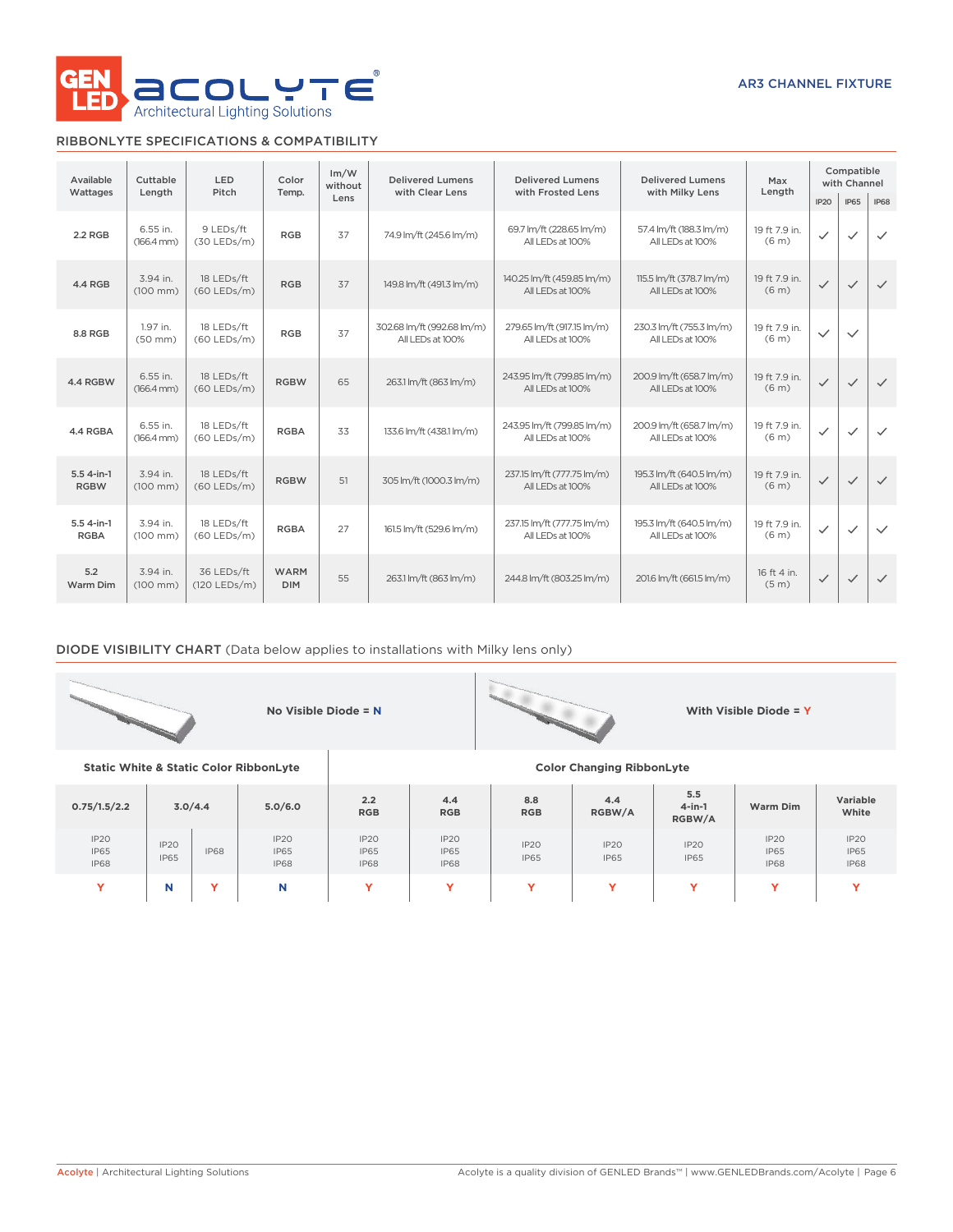

### AVAILABLE DRIVERS

#### NON-DIMMING ELECTRONIC DRIVERS LUTRON HI-LUME DRIVERS



30W, 60W, 96W Non-Dimming Electronic Class 2 Drivers

Part No.: • DRVW2430 (30 Watt) • DRVW2460 (60 Watt)

• DRVW2496 (96 Watt)

Output Voltage: 24 V Voltage Range: 120-277 VAC IP Rating: Dry or Damp UL Listed





60W, 96W, 150W, 300W ELV/MLV Dimmable Drivers

Part No.:

- DRVW2460ELVMLV (60 Watt)
- DRVW2496ELVMLV (96 Watt) • DRVW24150ELVMLV (150 Watt)
- DRVW24300ELVMLV (300 Watt)
- 

Line Voltage Dimmable Drivers Output Voltage: 24 V Voltage Range: 100-277 VAC IP Rating: IP67 Dimmable UL, CE, and CSA Listed



240W, 320W Non-Dimming Electronic Drivers

Part No.: • DRVW24240 (240 Watt) • DRVW24320 (320 Watt)

Output Voltage: 24 V Voltage Range: 90-305 VAC IP Rating: Dry or Damp UL Recognized



40W Lutron Hi-Lume 1% Dimming Class 2 Drivers

Part No.: • DRVLUT24403W (40 Watt, 3-wire) • DRVLUT24402W (40 Watt, 2-wire)

Output Voltage: 24 V Voltage Range: 120-277 VAC (3-wire model) or 120V (2-wire model) IP Rating: Dry or Damp Dimmable using 2-wire forward phase, 3-wire+G or digital EcoSystem UL Listed



#### LUTRON Skylark Contour Dimmer

Part No.: TRIDIMSKY Width: 2.94 in (75 mm) Length: 4.69 in (120 mm) Depth: 0.30 in (7.6 mm)

- Single pole and 3-way versions
- Compatible with Acolyte MLV drivers
- Slide adjusts brightness and On/Off control
- 30 mA max control current
- Available in white finish



#### LUTRON NOVA-T Dimmer

Part No.: TRIDIMNOVA Width: 2.75 in (70 mm) Length: 4.56 in (116 mm) Depth: 0.30 in (7.6 mm)

- Slide adjusts brightness and On/Off control
- 30 mA max control current
- Available in white finish



#### LUTRON DIVA Dimmer

Part No.: TRIDIMDIVA (With Locator Light) TRIDIMDIVAL Width: 2.94 in (75 mm) Length: 4.69 in (120 mm) Depth: 0.30 in (7.6 mm)

- Large paddle switch with a captive linear-slide dimmer
- 30 mA max control current
- Available in white finish
- Available with locator light which glows green when the switch is off

Note: For more options, please reference the Optional Dimmer List on Acolyte product website page.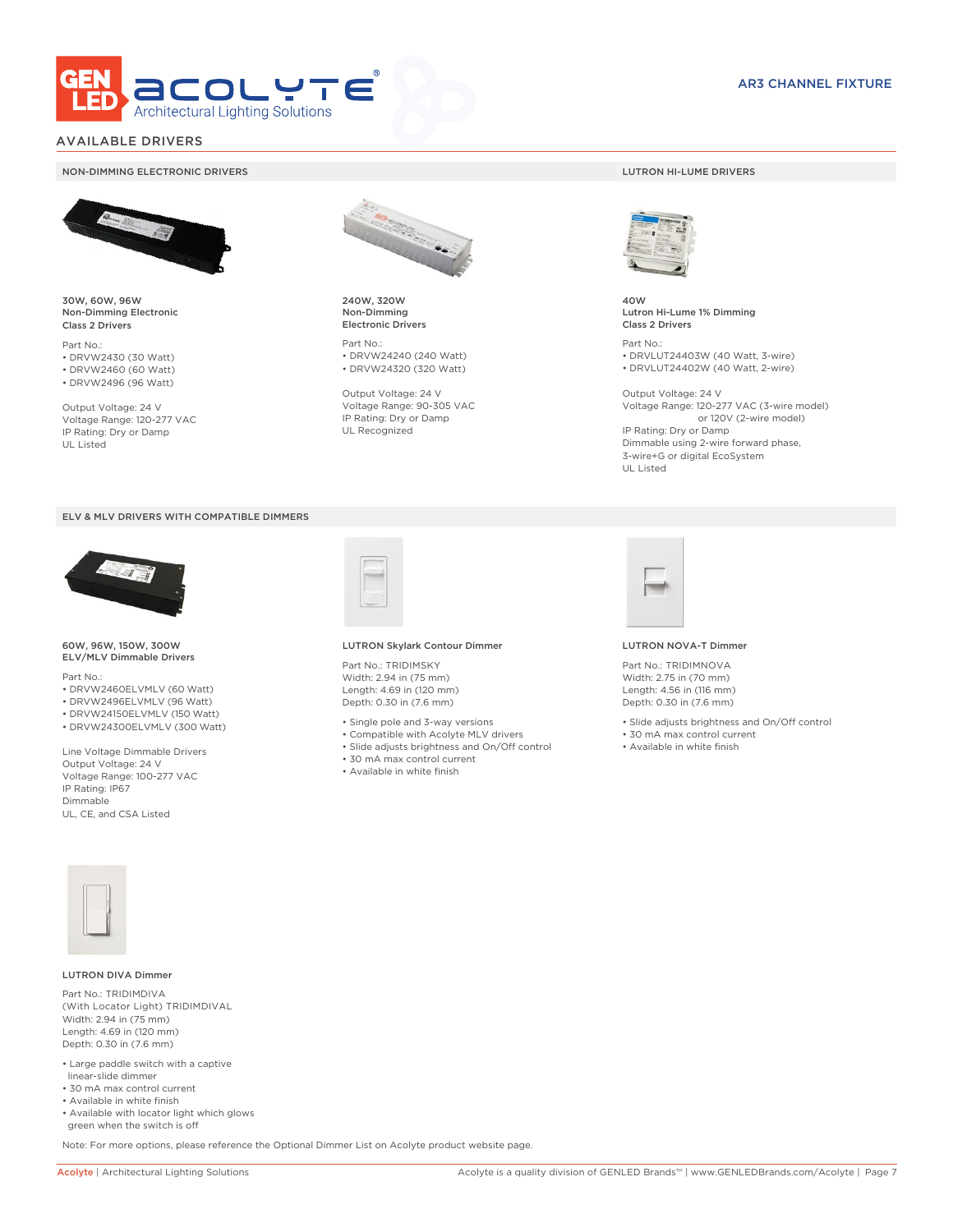

### AVAILABLE DRIVERS / CONTROLLERS AND DIMMING OPTIONS / WIRE GAUGE CHART

### 0-10V DRIVERS AND DIMMERS **DIMMING MODULE**



0-10V Dimmable Waterproof Drivers

96W Part No.: DRVW249610P 288W Part No.: DRVW2428810P Output Voltage: 24 V (+/- 0.5V) Voltage Range: 100-277 VAC Environmental Rating: UL Wet Location UL Listed



## LUTRON DIVA Dimmer

Part No.: LVDIMDIVA Width: 2.94 in (75 mm) Length: 4.69 in (120 mm) Depth: 0.30 in (7.6 mm)

- Compatible with 0-10 V Dimming Module
- Large paddle switch with a captive
- linear-slide dimmer • 30 mA max control current
- 
- Available in white finish

#### DMX CONTROLLER AND PART NUMBER - FOR COLOR CHANGING VERSIONS



GLASS TOUCH WALL CONTROLLER Part Number: AWCRGBWW AWCVWW



4 CHANNEL WATERPROOF DMX INTERFACE Part Number: DMXINFWLCD4



1 ZONE WALL CONTROLLER Part Number: DMXCTRLG



5 CHANNEL DMX INTERFACE Part Number: DMXINFLCD5



### LUTRON NOVA-T Dimmer

Part No.: LVDIMNOVA Width: 2.75 in (70 mm) Length: 4.56 in (116 mm) Depth: 0.30 in (7.6 mm)

- Compatible with 0-10 V Dimming Module
- Slide adjusts brightness and On/Off control
- 30 mA max control current • Available in white finish



#### Variable White Dimming Module

Part No.: VWDIMMOD

- 1 dimming module required per 30 ft (9.1 m)
- This product is only compatible with Variable White RibbonLyte, not Variable White Amber or Variable White Red. Works with any 0-10V dimmers to provide CCT change with one dimmer and brightness change with the other.

Note: Max length before additional power is introduced



5 ZONE WALL CONTROLLER Part Number: DMXCTRL



DMX OPTO SPLITTER Part Number: DMXOS8



10 ZONE WALL CONTROLLER Part Number: DMXCTRLD

| DRIVER AND RIBBONLYTE AT FULL LOAD |      |               |                |               |      |        |      |               |                |               |      |               |      |               |                |        |
|------------------------------------|------|---------------|----------------|---------------|------|--------|------|---------------|----------------|---------------|------|---------------|------|---------------|----------------|--------|
| Wattages                           |      | 60<br>30      |                |               |      | 96     |      | 150           |                | 200           | 240  |               | 300  |               | 320            |        |
|                                    |      |               |                |               |      |        |      |               |                |               |      |               |      |               |                |        |
| Wire<br>Gauge                      | Feet | <b>Meters</b> | Feet           | <b>Meters</b> | Feet | Meters | Feet | <b>Meters</b> | Feet           | <b>Meters</b> | Feet | <b>Meters</b> | Feet | <b>Meters</b> | Feet           | Meters |
|                                    |      |               |                |               |      |        |      |               |                |               |      |               |      |               |                |        |
| <b>24 AWG</b>                      | 14   | 4.27          | $\overline{9}$ | 2.74          | 5.5  | 1.68   | 3.75 | 1.14          | 2.75           | 0.84          | 2.25 | 0.69          | 1.75 | 0.53          | 1.75           | 0.53   |
| 22 AWG                             | 22   | 6.71          | 14             | 4.27          | 9    | 2.74   | 5.75 | 1.75          | 4.5            | 1.37          | 3.5  | 1.07          | 2.75 | 0.84          | 2.75           | 0.84   |
| 20 AWG                             | 35   | 10.67         | 23             | 7.01          | 14   | 4.27   | 9    | 2.74          | $\overline{7}$ | 2.13          | 5.75 | 1.75          | 4.5  | 1.37          | 4.25           | 1.30   |
| <b>18 AWG</b>                      | 56   | 17.07         | 37             | 11.28         | 23   | 7.01   | 15   | 4.57          | 11             | 3.35          | 9    | 2.74          | 7.5  | 2.29          | $\overline{7}$ | 2.13   |
| <b>16 AWG</b>                      | 90   | 27.44         | 60             | 18.29         | 37   | 11.28  | 24   | 7.32          | 18             | 5.49          | 15   | 4.57          | 12   | 3.66          | 11             | 3.35   |
| <b>14 AWG</b>                      | 142  | 43.29         | 95             | 28.96         | 59   | 17.99  | 38   | 11.59         | 28             | 8.54          | 23   | 7.01          | 19   | 5.79          | 17             | 5.18   |
| <b>12 AWG</b>                      | 226  | 68.90         | 151            | 46.04         | 94   | 28.66  | 60   | 18.29         | 45             | 13.72         | 37   | 11.28         | 30   | 9.15          | 28             | 8.54   |
| <b>10 AWG</b>                      | 360  | 109.76        | 240            | 73.17         | 150  | 45.73  | 96   | 29.27         | 72             | 21.95         | 60   | 18.29         | 48   | 14.63         | 45             | 13.72  |
| 8 AWG                              | 574  | 175.00        | 381            | 116.16        | 239  | 72.87  | 153  | 46.65         | 115            | 35.06         | 95   | 28.96         | 76   | 23.17         | 71             | 21.65  |